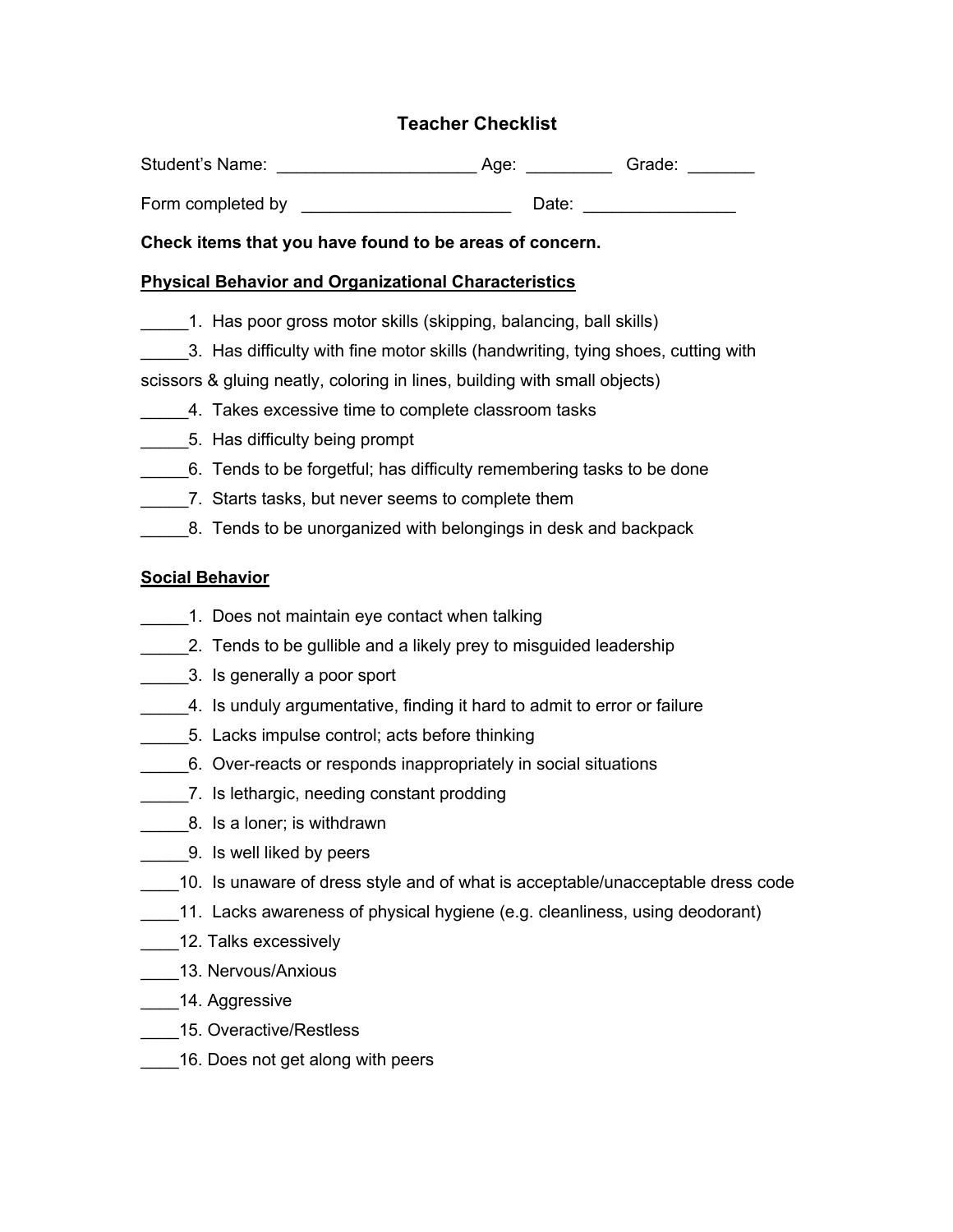#### **Behavior during Academic Activities**

- 1. Is unable to work independently
- \_\_\_\_\_2. Is easily frustrated
- \_\_\_\_\_3. Has poor handwriting
- 1. Has poor spelling
- \_\_\_\_\_5. Has difficulty attending to task even when separated to a quiet area to study
- \_\_\_\_\_6. Seems to need excessive amount of time to complete homework
- \_\_\_\_\_7. Is inconsistent in performance, with some types of homework seeming to be

more difficult than others, doing better one day than another day

- **8. Has difficulty setting goals** 
	- \_\_\_\_\_9. Sets unrealistic goals; does not accomplish what he/she expects to
- 10. Appears unmotivated and defeated most of the time
- 11. Loses assignments and materials for classes
- \_\_\_\_12. Forgets assignments; does not use an assignment book
- 13. Talks out of turn
- 14. Emotional regulation
- 15. Trouble finding place
- 16. Does not cooperate
- \_\_\_\_\_17. Perfectionist
- \_\_\_\_18. Difficulty copying from the board
- 19. Careless on assignments
- 20. Disruptive
- 21. Difficulty following oral directions
- \_\_\_\_\_22. Difficulty following written directions
- 23. Has poor math performance
- 24. Has poor study skills

## **Thought Processes**

- \_\_\_\_\_1. Has difficulty explaining procedures or relating information in a clear manner
- \_\_\_\_\_2. Has difficulty transferring a principle from one situation to another
	- 3. Has difficulty anticipating the consequences of his/her actions
- \_\_\_\_\_4. Has difficulty making practical decisions and using common sense
- \_\_\_\_\_5. Has difficulty following directions or remembering several instructions given all

## at once